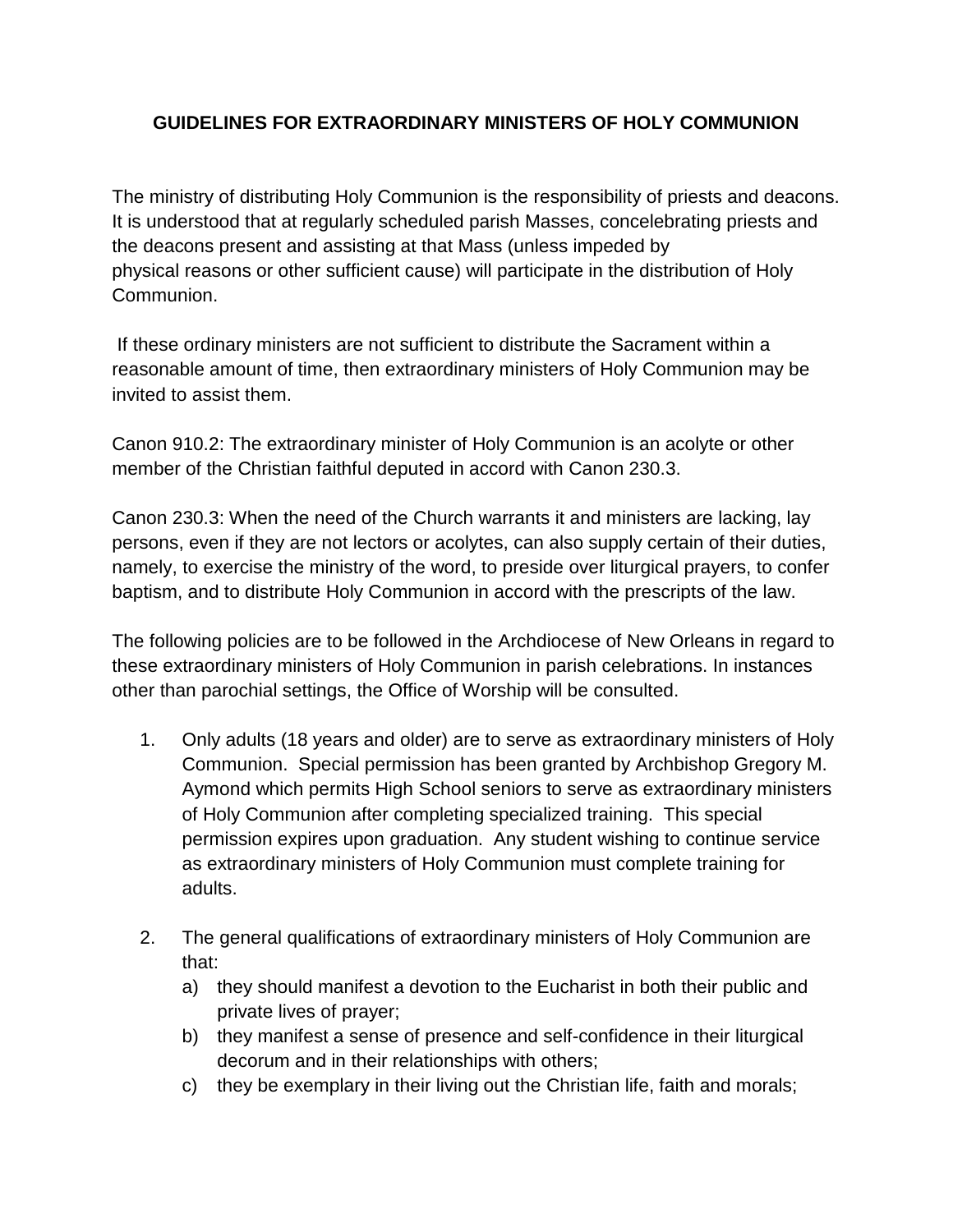- a. they be aware of and responsive to the Church's view of the importance of lay ministries;
- b. they be in good standing with the local Church community;
- d) they be fully initiated into the Catholic Church (i.e., have received the sacraments of Baptism, Eucharist, and Confirmation ).
- 3. The number of ministers for each parish should depend upon the number of Masses celebrated each weekend, the usual number of communicants, and the number of Communion stations for each Mass. When both species are distributed, usually two chalices are required at each Communion station. Alternating weekends, substitutes, and the number of ministers needed to bring Communion to the sick should also be taken into account.
- 4. Age, sex, and ethnic background should all be taken into consideration in choosing candidates to insure that a cross-section of all groups of the parish family is selected.
- 5. Liturgical ministers should serve in one capacity only (i.e. as extraordinary ministers of Holy Communion OR readers OR ministers of hospitality, etc.).

All, therefore, whether ordained ministers or lay Christian faithful, in fulfilling their function or their duty, should carry out solely but totally that which pertains to them. GIRM. 91

- 6. All certification requests for extraordinary ministers of Holy Communion are made by the pastor to the Office of Worship. The Office of Worship will present the requests to the archbishop for his approval.
- 7. Those serving as extraordinary ministers of Holy Communion must be suitably prepared for their ministry. The training of extraordinary ministers of Holy Communion is coordinated through the Office of Worship and is to be completed before candidates begin to minister in the liturgy or bring Communion to the sick. Please contact the Office of Worship to plan needed sessions in the parish.
- 8. The term for designation as extraordinary ministers of Holy Communion in this archdiocese is five years. This can be renewed on request of the pastor (cf., Canon 230.2). When extraordinary ministers of Holy Communion move or choose to cease service or are deceased, the pastor is to notify the Office of Worship.